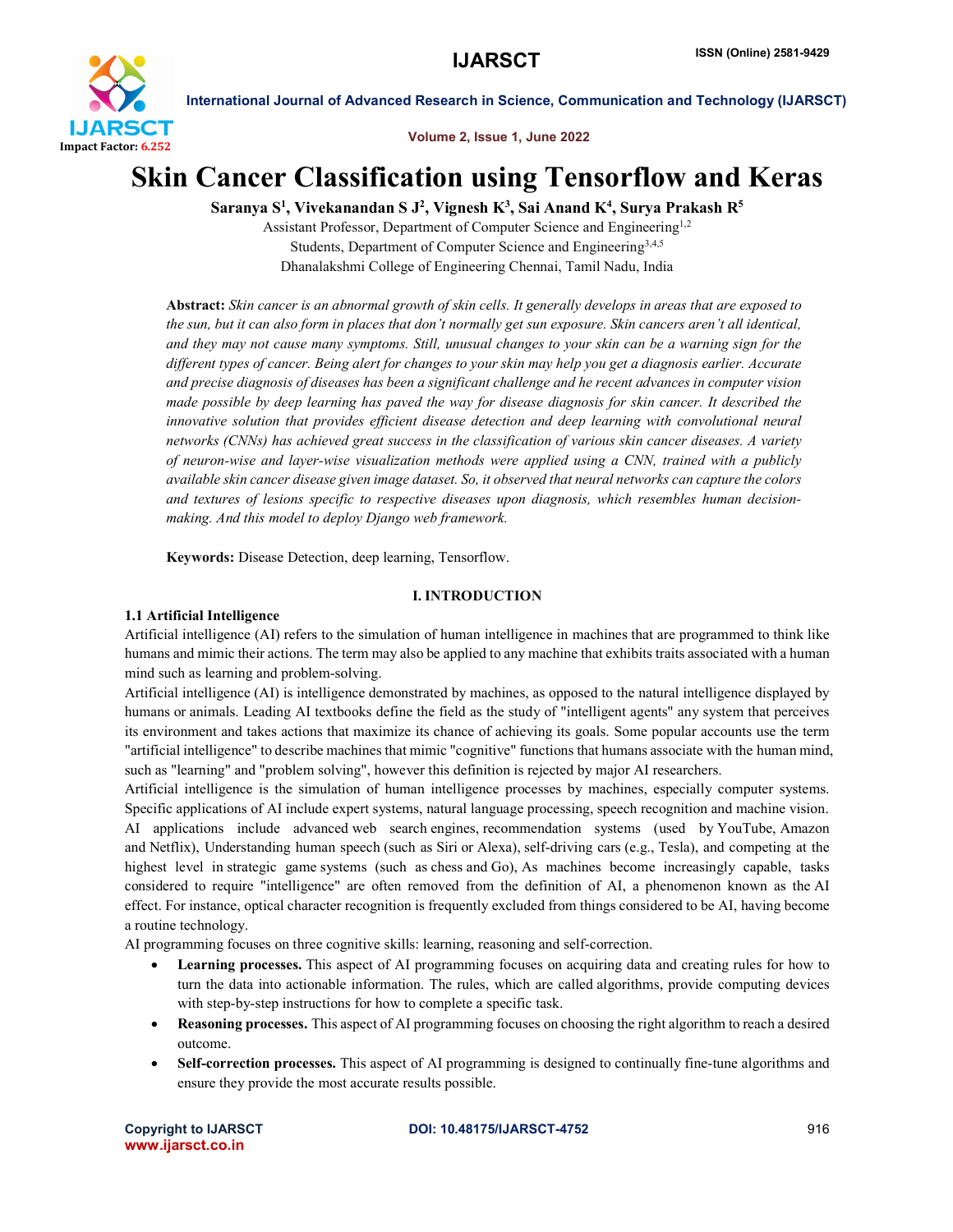

#### Volume 2, Issue 1, June 2022

Artificial neural networks and deep learning artificial intelligence technologies are quickly evolving, primarily because AI processes large amounts of data much faster and makes predictions more accurately than humanly possible.

#### 1.2 Natural Language Processing (NLP)

Natural language processing (NLP) allows machines to read and understand human language. A sufficiently powerful natural language processing system would enable natural-language user interfaces and the acquisition of knowledge directly from human-written sources, such as newswire texts. Some straightforward applications of natural language processing include information retrieval, text mining, question answering and machine translation. Many current approaches use word co-occurrence frequencies to construct syntactic representations of text. "Keyword spotting" strategies for search are popular and scalable but dumb; a search query for "dog" might only match documents with the literal word "dog" and miss a document with the word "poodle". "Lexical affinity" strategies use the occurrence of words such as "accident" to assess the sentiment of a document. Modern statistical NLP approaches can combine all these strategies as well as others, and often achieve acceptable accuracy at the page or paragraph level. Beyond semantic NLP, the ultimate goal of "narrative" NLP is to embody a full understanding of commonsense reasoning. By 2019, transformerbased deep learning architectures could generate coherent text.

#### II. LITERATURE REVIEW

Title: Skin Cancer Detection And Classification Using Svm Classifier Author: B. Arivuselvam, S. Tanisha, Author: S. Shalini, V.S. Subhalaksmi Date: 2021

Human cancer is the most hazardous sicknesses existing which is principally brought about by hereditary flimsiness of numerous atomic changes. Among the numerous kinds of disease, skin cancer is quite possibly the most widely recognized sorts of malignancy. There are three kinds of skin malignant growth, to be specific, Basal Cell Carcinoma (BCC), Squamous Cell Carcinoma (SCC)and Melanoma, melanoma is the sort of skin cancer which is perilous. The skin cancer detection technology is extensively isolated into four fundamental parts beginning from gathering dermoscopic image data set, dermoscopic image database, image pre-processing which includes hair removal, noise removal, sharpening, resize, contrast stretching of the given skin image, segmentation in which gave for segmenting the zone of interest from the given image. Various methods can be utilized for segmentation. Some regularly utilized division calculations are k-means, thresholding histogram and so on, feature extraction from the portioned picture and grouping of the picture from the feature set separated from sectioned picture. Various classification algorithms are used for this, among which the utilization of machine learning and deep learning-based algorithm are used to improve results for classification. The most frequently utilized classification. algorithms are 'support vector machine', 'feedforward artificial neural network', 'deep convolutional neural network'. This paper provides the two types of skin cancer - Basal Cell Carcinoma and Melanoma and equally threatening (skin) diseases such as Actinic keratosis, Cherry nevus, Dermatofibroma and Melanocytic nevus, and classify them into six different classes using the 'support vector machine (SVM) classifier'.

Title: Computer aided Melanoma skin cancer detection using Image Processing

Author: Shivangi Jaina, Vandana jagtapb, Nitin Pise

Date: 2015

In recent days, skin cancer is seen as one of the most Hazardous form of the Cancers found in Humans. Skin cancer is found in various types such as Melanoma, Basal and Squamous cell Carcinoma among which Melanoma is the most unpredictable. The detection of Melanoma cancer in early stage can be helpful to cure it. Computer vision can play important role in Medical Image Diagnosis and it has been proved by many existing systems. In this paper, we present a computer aided method for the detection of Melanoma Skin Cancer using Image Processing tools. The input to the system is the skin lesion image and then by applying novel image processing techniques, it analyses it to conclude about the presence of skin cancer. The Lesion Image analysis tools checks for the various Melanoma parameters Like Asymmetry, Border, Color, Diameter, (ABCD) etc. by texture, size and shape analysis for image segmentation and feature stages. The extracted feature parameters are used to classify the image as Normal skin and Melanoma cancer lesion.

www.ijarsct.co.in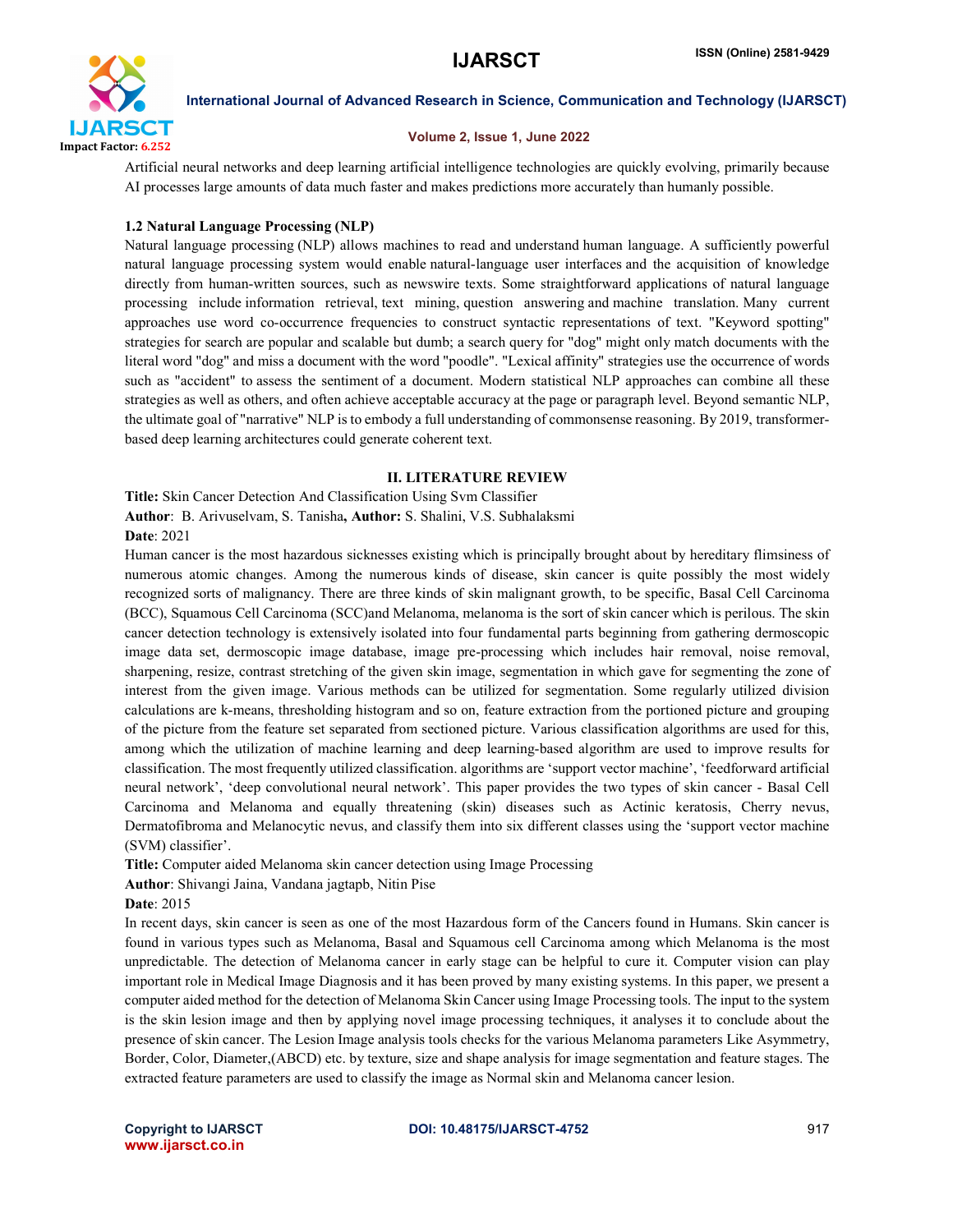

#### Volume 2, Issue 1, June 2022

Title: Skin Lesion Classification From Dermoscopic Images Using Deep Learning Techniques. Author: Adria Romero Lopez, Xavier Giro-i-Nieto Date:2015

The recent emergence of deep learning methods for medical image analysis has enabled the development of intelligent medical imaging-based diagnosis systems that can assist the human expert in making better decisions about a patient's health. In this paper we focus on the problem of skin lesion classification, particularly early melanoma detection, and present a deep-learning based approach to solve the problem of classifying a dermoscopic image containing a skin lesion as malignant or benign. The proposed solution is built around the VGGNet convolutional neural network architecture and uses the transfer learning paradigm. Experimental results are encouraging: on the ISIC Archive dataset, the proposed method achieves a sensitivity value of 78.66%, which is significantly higher than the current state of the art on that dataset.

Title: Skin Lesion Classification: A CNN Way

Author: Prasad Thakar, Siddhivinayak A Kulkarnui

#### Date: 2020

Skin lesion growth of unwanted cells on the upper most layer of skin. These lesions may conation cancerous cells which may lead to health issues to the patient and in severe cases may lead to patient's demise. Dermatologists identify type of skin cancer by identifying it in image generated using dermatoscope and procedure known as Dermatoscopy. Previously there have been many studies which show classification of these dermatoscopic images using machine learning and deep learning solutions. Machine learning approaches use image processing techniques for identifying mole in given image and then for classification researchers have used techniques like SVM, random forest etc. With advances in field of deep learning there have been various methods proposed on classification of using CNN which achieves more precision and accuracy. In this paper we are proposing a CNN based approach for image classification with best overall accuracy of 78.08% and good multiclass AUC for all classes in HAM10000 dataset.

Title: Detection and Analysis of Skin Cancer from Skin Lesions

Author: Nidhal K. EL Abbadi and Zahraa Faisal

Date:19-11-2017

Skin cancers are the most common form of cancers in human, a physician faces many difficulties for accurate diagnose of lesion through its characteristics and in the naked eye. For that it is necessary to develop automatic methods in order to increase the accuracy of the diagnostic. In this paper, initially, skin images are filtered to remove unwanted particles, then a new method for automatic segmentation of lesion area is carried out based on Markov and Laplace filter to detect lesion edge, followed by convert image to YUV color space, U channel will be processed to remove thick hair and extract lesion area. Diagnosis of melanoma achieved by using ABCD rules with new method for determine asymmetry based on rotation of lesion and divide lesion to two parts horizontally and vertically then count the number of pixels mismatched between the two parts based on union and intersection between the two parts. New method to determine the number of colors based on suggestion of color regions for each color shade was suggested in this paper. The performance of the proposed method is tested on 220 different images. Accuracy for this method was encourage and reach up to 95.45%. The proposed method shows best accuracy when compared with other methods.

#### III. SYSTEM ARCHITECTURE

### 3.1 List of Modules

- 1. Manual Net
- 2. AlexNet
- 3. LeNet
- 4. Deploy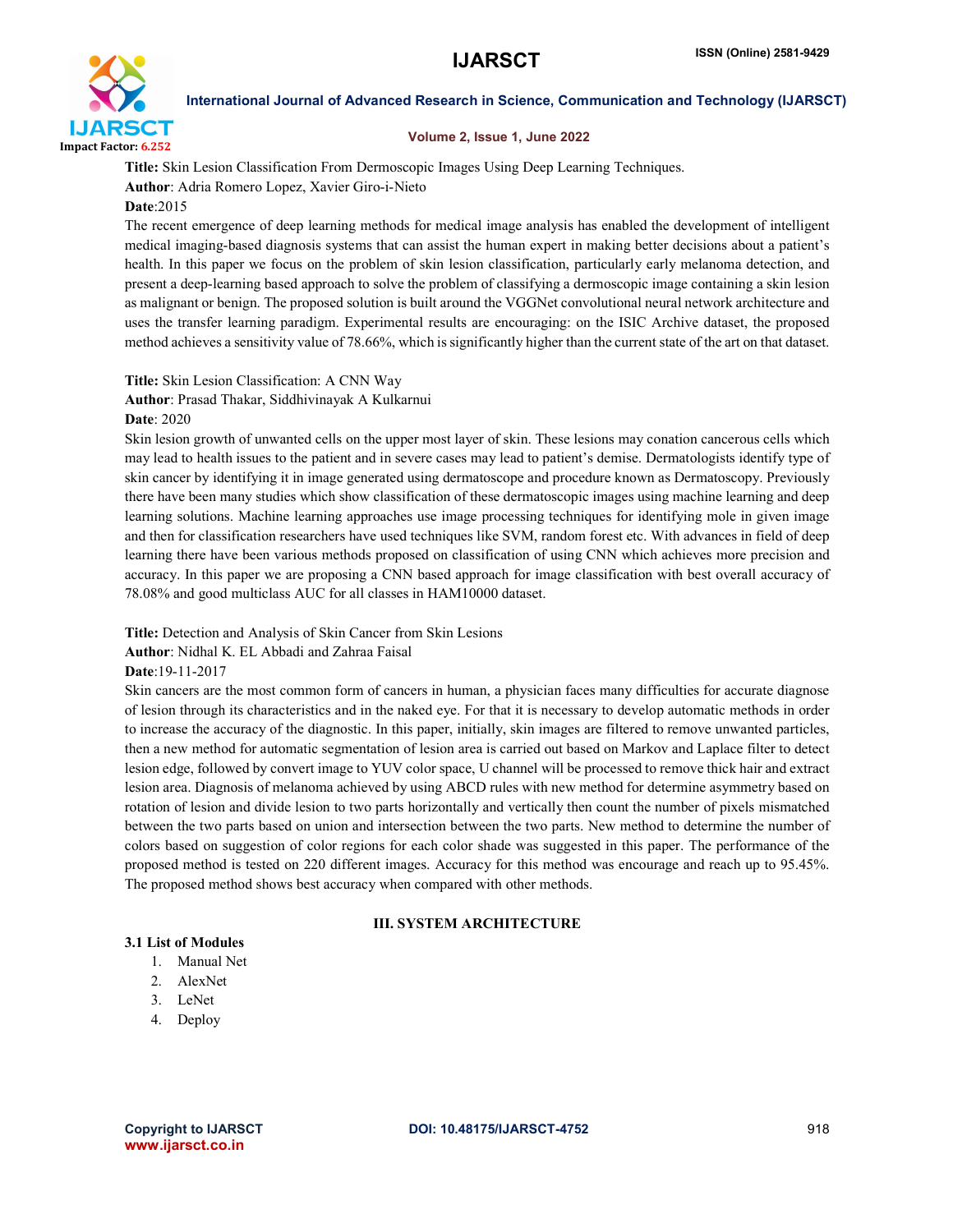



Fig: Architecture of AlexNet

## Module Description

#### ALEXNET

AlexNet is the name of a convolutional neural network which has had a large impact on the field of machine learning, specifically in the application of deep learning to machine vision. AlexNet was the first convolutional network which used GPU to boost performance.

AlexNet architecture consists of 5 convolutional layers, 3 max-pooling layers, 2 normalization layers, 2 fully connected layers, and 1 softmax layer. Each convolutional layer consists of convolutional filters and a nonlinear activation function ReLU. The pooling layers are used to perform max pooling.



www.ijarsct.co.in

Copyright to IJARSCT **DOI: 10.48175/IJARSCT-4752** 919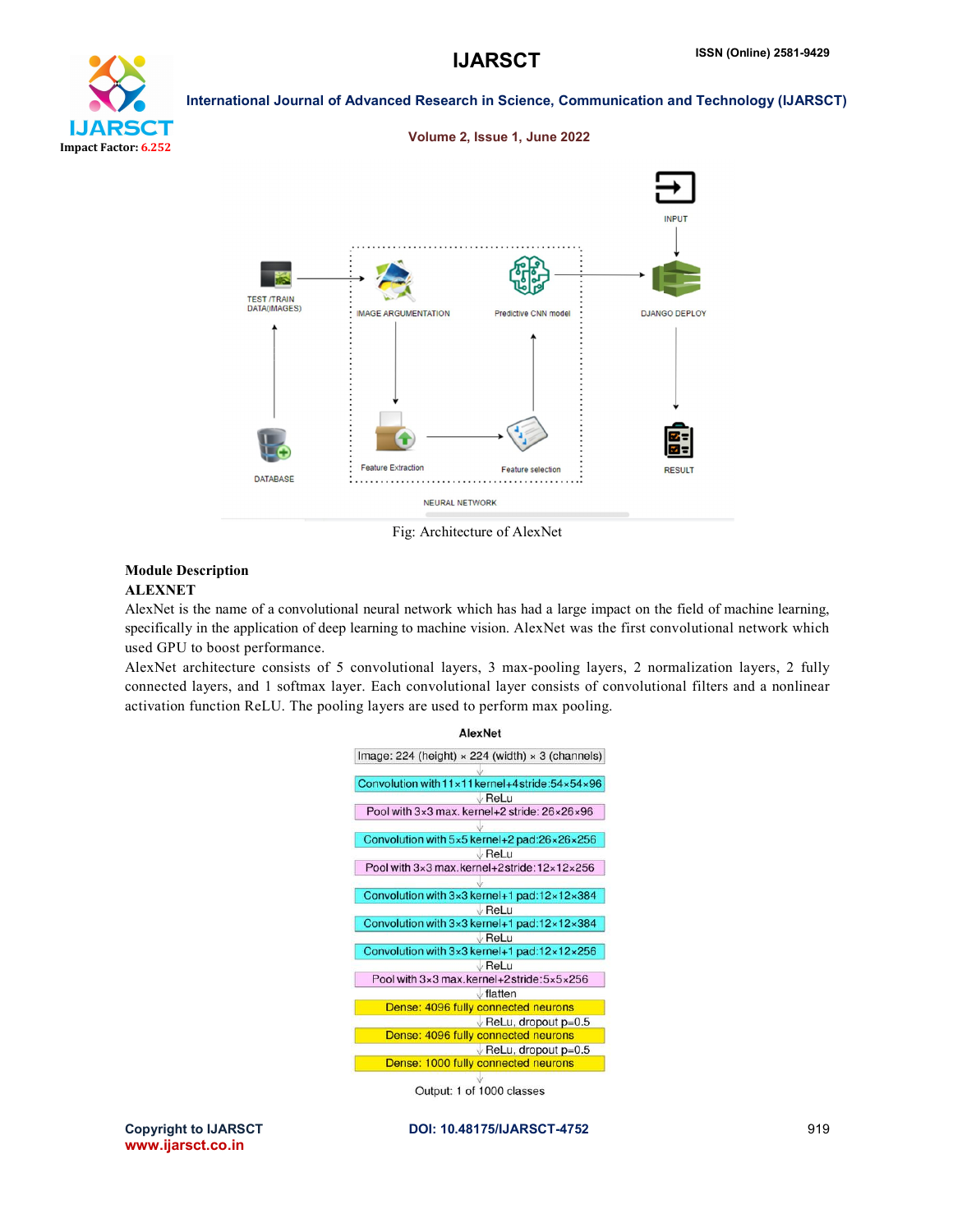

Volume 2, Issue 1, June 2022

#### LENET:

LeNet was one among the earliest convolutional neural networks which promoted the event of deep learning. After innumerous years of analysis and plenty of compelling iterations, the end result was named LeNet.

### Architecture of LeNet-5:

LeNet-5 CNN architecture is made up of 7 layers. The layer composition consists of 3 convolutional layers, 2 subsampling layers and 2 fully connected layers.

LeNet



#### DEPLOY / RESULT:

#### Deploying the model in Django Framework and predicting output

In this module the trained deep learning model is converted into hierarchical data format file (.h5 file) which is then deployed in our django framework for providing better user interface and predicting the output whether the given OCT image is CNV / DME / DRUSEN / NORMAL.



www.ijarsct.co.in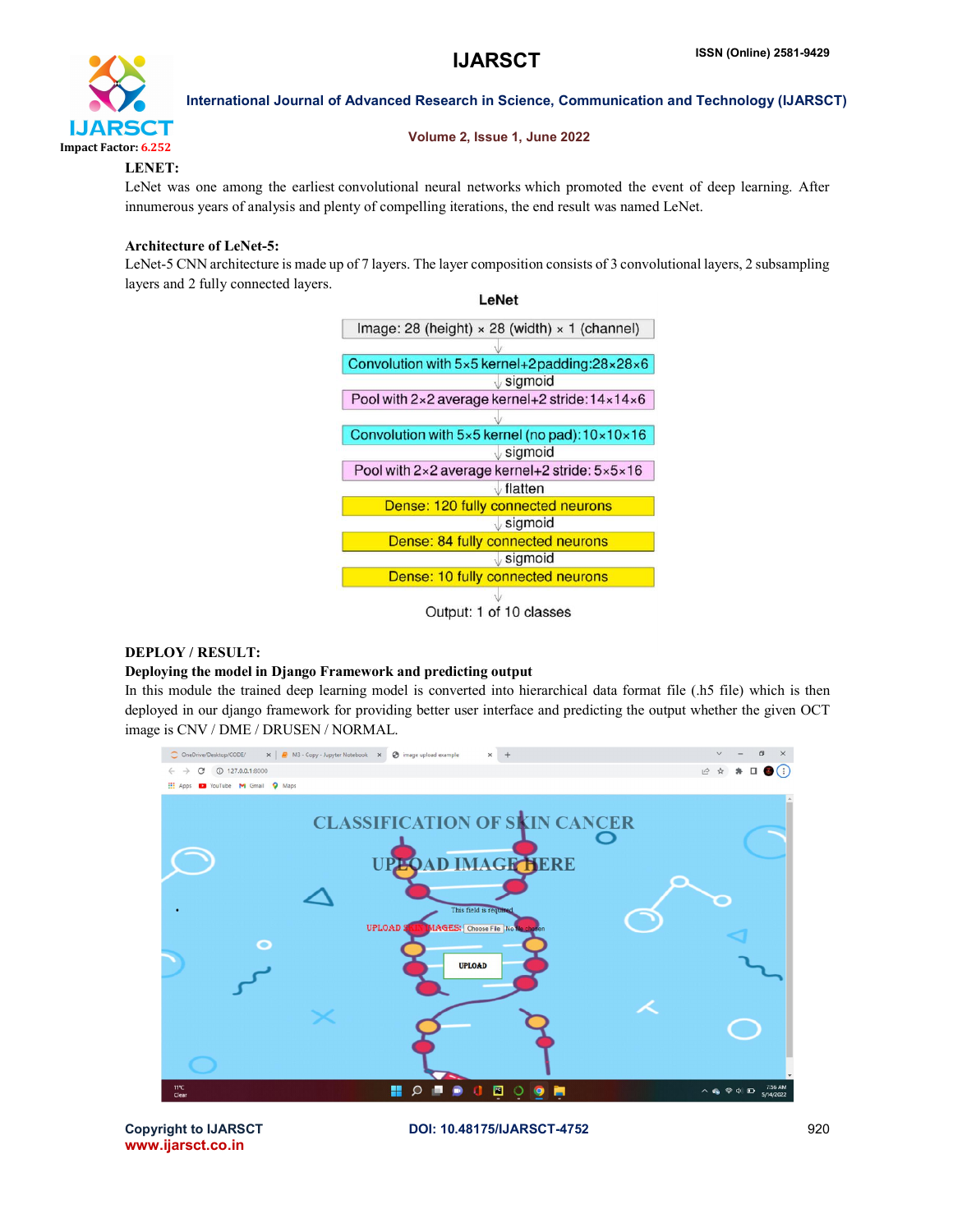



#### IV. CONCLUSION

A cancer is an abnormal growth of cells. By using Deep learning algorithm we can be sure that the application which is going to be used in the coming future will be helpful for betterment of human life. Where the disease can be known at early stage or beforehand what type of disease the patient is affected with and what needs to be done before it's too late for the person. Survival rate will be more if the Melanoma is detected in time. The accuracy of detecting disease is excellent. Since machine learning plays an important role of skin cancer detection it can be a helpful factor in the medical field.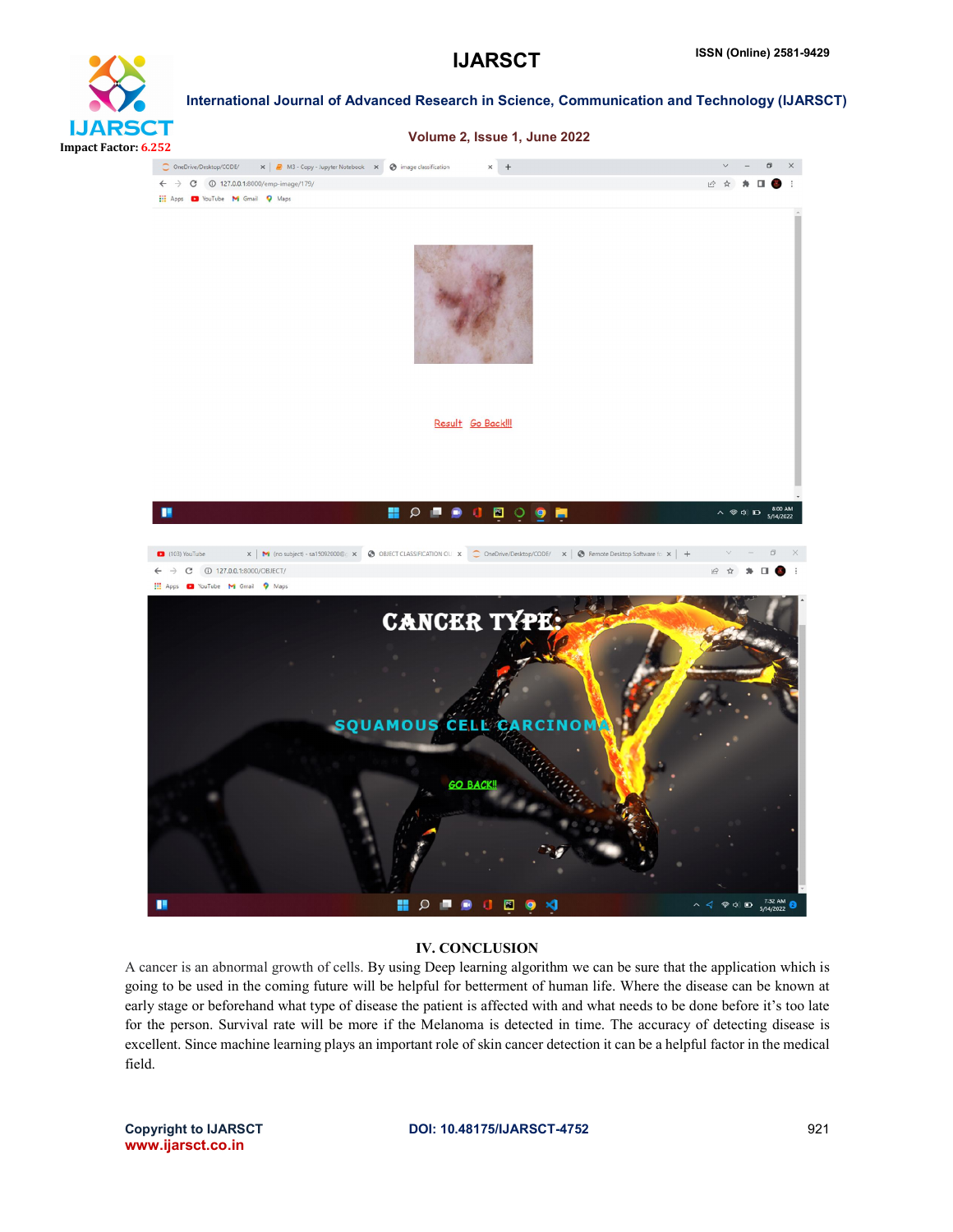

#### Volume 2, Issue 1, June 2022

#### **REFERENCES**

- [1]. WHO, "Ultraviolet (uv) radiation and skin cancer," World Health Organization (WHO), 2020, last accessed 22 August 2020. [Online]. Available: https://www.who.int/news-room/q-a-detail/ultraviolet-(uv)-radiation-andskin-cancer
- [2]. R. L. Siegel, K. D. Miller, and A. Jemal, "Cancer statistics, 2019," CA: a Cancer Journal for Clinicians, vol. 69, no. 1, pp. 7–34, 2019.
- [3]. A. G. Pacheco and R. A. Krohling, "The impact of patient clinical information on automated skin cancer detection," Computers in Biology and Medicine, vol. 116, p. 103545, 2020.
- [4]. C. Sinz, P. Tschandl, C. Rosendahl, B. N. Akay, G. Argenziano, A. Blum, R. P. Braun, H. Cabo, J.-Y. Gourhant, J. Kreusch et al., "Accuracy of dermatoscopy for the diagnosis of nonpigmented cancers of the skin," Journal of the American Academy of Dermatology, vol. 77, no. 6, pp. 1100–1109, 2017.
- [5]. P. Tschandl, N. Codella, B. N. Akay, G. Argenziano, R. P. Braun, H. Cabo, D. Gutman, A. Halpern, B. Helba, R. Hofmann-Wellenhof et al., "Comparison of the accuracy of human readers versus machine-learning algorithms for pigmented skin lesion classification: an open, web-based, international, diagnostic study," The Lancet Oncology, vol. 20, no. 7, pp. 938–947, 2019.
- [6]. A. G. Pacheco, C. S. Sastry, T. Trappenberg, S. Oore, and R. A. Krohling, "On out-of-distribution detection algorithms with deep neural skin cancer classifiers," in IEEE Conference on Computer Vision and Pattern Recognition Workshops, 2020, pp. 732–733.
- [7]. G. Argenziano, H. P. Soyer, S. Chimenti, R. Talamini, R. Corona, F. Sera, M. Binder, L. Cerroni, G. De Rosa, G. Ferrara et al., "Dermoscopy of pigmented skin lesions: results of a consensus meeting via the internet," Journal of the American Academy of Dermatology, vol. 48, no. 5, pp. 679–693, 2003.
- [8]. M. E. Celebi, N. Codella, and A. Halpern, "Dermoscopy image analysis: overview and future directions," IEEE Journal of Biomedical and Health Informatics, vol. 23, no. 2, pp. 474–478, 2019.
- [9]. T. J. Brinker, A. Hekler, J. S. Utikal, N. Grabe, D. Schadendorf, J. Klode, C. Berking, T. Steeb, A. H. Enk, and C. von Kalle, "Skin cancer classification using convolutional neural networks: systematic review," Journal of Medical Internet Research, vol. 20, no. 10, p. e11936, 2018.
- [10]. A. G. Pacheco and R. A. Krohling, "Recent advances in deep learning applied to skin cancer detection," arXiv preprint arXiv:1912.03280, 2019, in Neural Information Processing Systems (NeurIPS), Retrospectives workshop.
- [11]. A. Esteva, B. Kuprel, R. A. Novoa, J. Ko, S. M. Swetter, H. M. Blau, and S. Thrun, "Dermatologist-level classification of skin cancer with deep neural networks," Nature, vol. 542, no. 7639, p. 115, 2017.
- [12]. N. Codella, Q.-B. Nguyen, S. Pankanti, D. Gutman, B. Helba, A. Halpern, and J. Smith, "Deep learning ensembles for melanoma recognition in dermoscopy images," IBM Journal of Research and Development, vol. 61, no. 4, pp. 5–1, 2017.
- [13]. Z. Yu, X. Jiang, F. Zhou, J. Qin, D. Ni, S. Chen, B. Lei, and T. Wang, "Melanoma recognition in dermoscopy images via aggregated deep convolutional features," IEEE Transactions on Biomedical Engineering, vol. 66, no. 4, pp. 1006–1016, 2019.
- [14]. N. Gessert, M. Nielsen, M. Shaikh, R. Werner, and A. Schlaefer, "Skin lesion classification using ensembles of multi-resolution efficientnets with meta data," MethodsX, pp. 1–8, 2020.
- [15]. H. A. Haenssle, C. Fink, R. Schneiderbauer, F. Toberer, T. Buhl, A. Blum, A. Kalloo, A. B. H. Hassen, L. Thomas, A. Enk et al., "Man against machine: diagnostic performance of a deep learning convolutional neural network for dermoscopic melanoma recognition in comparison to 58 dermatologists," Annals of Oncology, vol. 29, no. 8, pp. 1836–1842, 2018.
- [16]. T. J. Brinker, A. Hekler, A. H. Enk, J. Klode, A. Hauschild, C. Berking, B. Schilling, S. Haferkamp, D. Schadendorf, T. Holland-Letz et al., "Deep learning outperformed 136 of 157 dermatologists in a head- to-head dermoscopic melanoma image classification task," European Journal of Cancer, vol. 113, pp. 47–54, 2019.
- [17]. P. Kharazmi, S. Kalia, H. Lui, Z. Wang, and T. Lee, "A feature fusion system for basal cell carcinoma detection through data-driven feature learning and patient profile," Skin Research and Technology, vol. 24, no. 2, pp. 256–264, 2018.